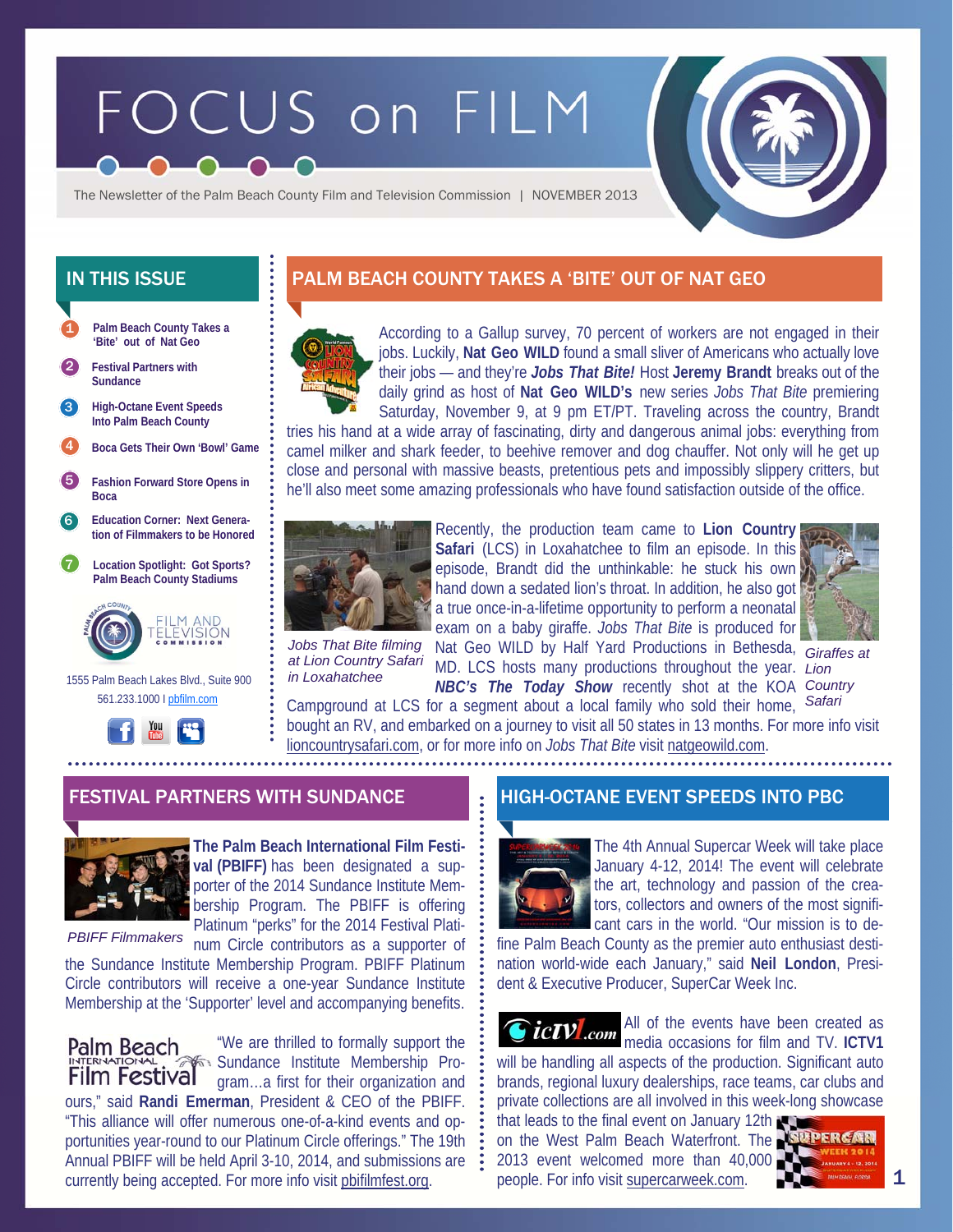

FOCUS ON FILM



The German TV show *Goodbye Deutschland* filmed its first season in West Palm Beach. *Goodbye Deutschland* follows two German men who have a background in Olympic wrestling and sports, as they begin

*Principals of the TV Show, Goodbye Deutschland, visiting Germany* 

a new life in America. Cameras followed them as they lived their dream of opening up a restaurant. The show is currently airing on the **VOX Network** in Germany.

Recently, the cast went to Germany for some promotional appearances, and to meet fans of the show. Filming for the new season begins this fall. For more info call 561.233.1000.

## CELEB TENNIS EVENT ATTRACTS ESPN!



*L-R: Jon Lovitz, Elizabeth Shue, Martina Navratilova, Chris Evert and Tom Arnold. Photo from the 2012 Chris Evert/Raymond James Pro-Celebrity Tennis Classic* 

Comedian **Jon Lovitz** and ABC-TV's Scandal star **Scott Foley** headline a group of celebrities who will attend the 2013 **Chris Evert/Raymond James Pro-Celebrity Tennis Classic**, assisting the tennis legend in her annual fundraiser to prevent drug abuse and child neglect. ESPN will cover all of the action, and will air highlights from the event in 2014 during the Australian Open. This year's event takes place from November 15-17. Tennis will be played at the **Delray Beach Stadium & Tennis Center**, and the 24th annual

gala, will once again be held at the **Boca Raton Resort & Club**  in Boca Raton.

Evert has hosted the charity since 1989 and contributions have totaled more than \$20 million dollars, including \$600,000 in 2012. For more information including ticket prices, please visit chrisevert.org.

# COMING TO AMERICA...GERMAN STYLE **BOCA GETS THEIR OWN 'BOWL' GAME**



Boca Raton now has their own "Bowl Game!" **ESPN Regional Television,** a subsidiary of ESPN, created the "**Boca Raton Bowl**." It is a six-year agreement beginning in 2014. The pre-Christmas bowl game will be affiliated with

the American Athletic Conference, Conference USA and the Mid-American Conference with each conference participating an expected four times during the six-year span.



The bowl game will be played at FAU Stadium in Boca Raton, and will be nationally televised on **ESPN** or **ESPN2**.

The open-air stadium opened in 2011 and seats just under 30,000 fans. "Our community is excited to serve as hosts for the Boca Raton Bowl," said **Patrick Chun**, director of athletics, **FAU**. For more info visit palmbeachsports.com.

### 'INSTRUMENTAL' DOC AIRING ON PBS



*Instruments of Change***,** a one hour documentary by local filmmaker **Steve Waxman,**  premiered on **South Florida's PBS Station WLRN Channel 17!** Many Palm Beach County (PBC) locations were utilized in the film including the **Holiday Inn Express** in

*A Table of Instruments at the Conservatory. Photo* 

Boca Raton, the **West Palm Beach VA Medical Center**, and private homes.

The film showcases how the performing arts brought a community together. The film chronicles two institutions started by Miami resident **Ruth Greenfield**. The first is the Fine Arts Conservatory which was established in the 1950s to integrate black and white students in a welcoming environment that taught music, art and dance. The second, the Lunchtime Lively Arts Series, featured a wide variety of free noontime shows held in various downtown venues every Wednesday. For *Courtesy of Ruth Greenfield* 

more info call Sula Miller at 954.701.0859.



## THRILLER PLAYS AT MUVICO IN CITYPLACE



Local filmmaker, **Guisela Moro** of **Newfoundland Films** held the first screening for her new thriller *Hollow Creek*. The film was shown to a packed house inside the theatre at the Muvico Parisian at CityPlace. The cast includes legendary actor **Burt Reynolds**, **Guisela Moro** and **Steve Daron**. *Hollow Creek* filmed at locations including the **Palm Beach County Convention Center** and **Riverbend Park** in Jupiter.



*Hollow Creek Screening At Muvico in CityPlace* 

"Our screening was fantastic with over 400 guests and an overwhelming amount of positive feedback. This movie is a product of amazing team work with a riveting special appearance by **Burt Reynolds,"** said Moro. For info visit hollowcreekmovie.com or on Facebook.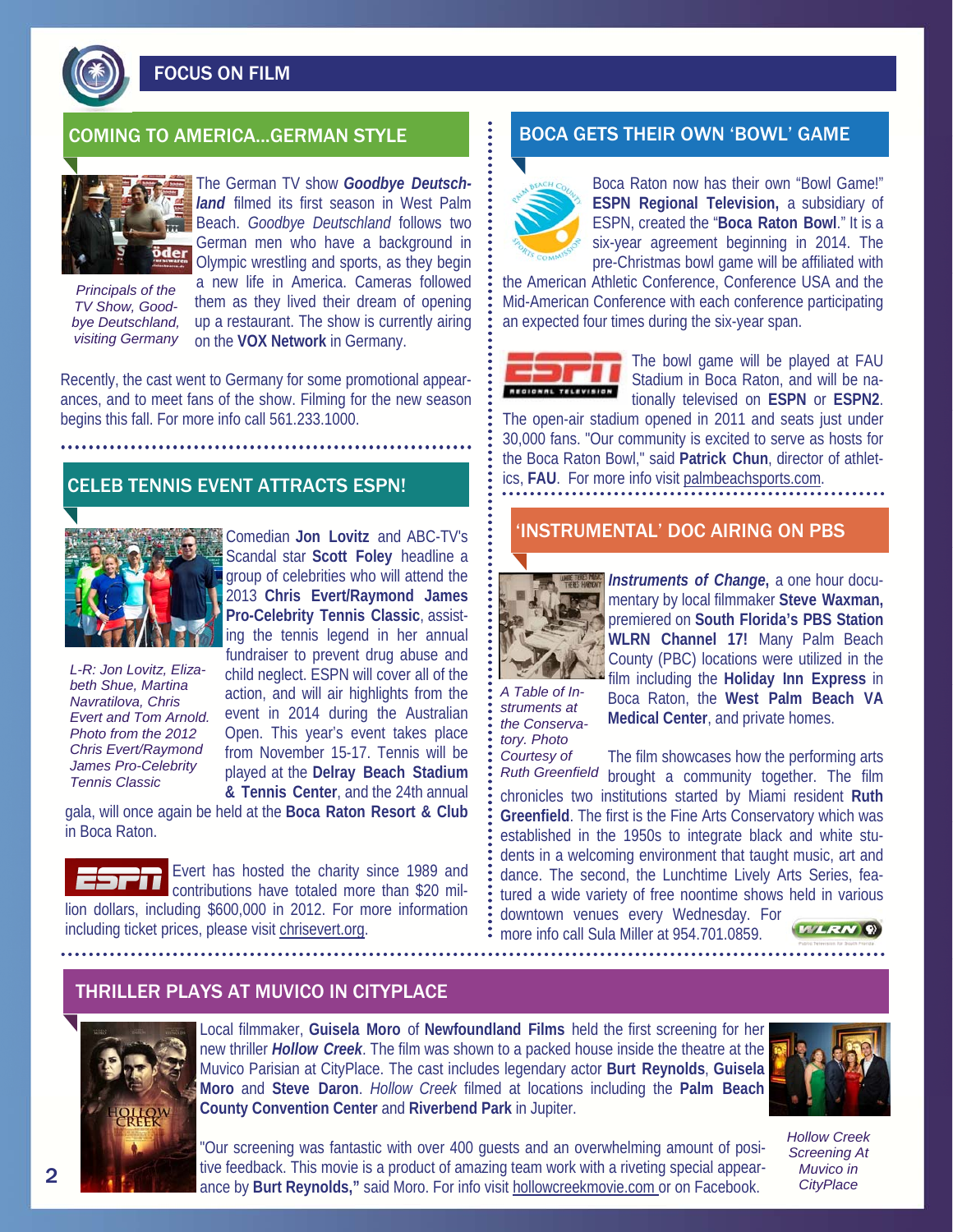

# FASHION FORWARD STORE OPENS IN BOCA FILMMAKER WINS AWARD AT CANNES



Svelte models were able to strike a pose during a photo shoot at **Mizner Park** for the new **Lord &Taylor** store in Boca Raton. The company produced a fall fashion **External in celebration of their store open-**

Shooting at Mizner ing. "It was great to be able to shoot at Mizner Park. The location options were more than we could have hoped for and the interest about the opening made the day that much more exciting," said **Abi Stone**, Digital Editor.

The two-level, 80,000 square foot store marks the retailer's return to the Florida market. Lord & Taylor, a division of the Hudson's Bay Company, is known for a well-edited assortment of premier designers. The new store will reflect this assortment in all product



categories including women's ready-to-wear, accessories, beauty, shoes, and men's, all of which are tailored for the Boca customer and the Florida climate. The new Lord & Taylor store will feature the company's latest store design; an upgraded shopping experience in a sophisticated boutique environment. For more info visit lt-insider.com/2013/boca/.

#### INTERN BECOMES NEW FTC CREW MEMBER



Please join the Palm Beach County Film & Television Commission (FTC) in welcoming a full-time Production Coordinator, **Ian Saylor.** Ian will be assisting the production department with coordinating the use of location sites for filming.

*Ian Saylor* 

Ian is a Full Sail University Film Bachelor's graduate, and a recent graduate from the FTC's internship program. He has a passion for the logistics involved in taking a shoot from development to production. Ian is excited to permit all types of productions, and work with clients to ensure a pleasant permitting experience for producers. Congratulations Ian!



Local cinematographer **George Barnes** won the **Silver Dolphin** Award at the **Cannes Corporate Media & TV Awards** for his feature documentary film, *The Chattanooga* 

*Story*. The film begins with Volkswagen's decision in 2008 to build a factory in Tennessee. The film follows the factory's construction from groundbreaking through the production launch of its first vehicle and includes footage from this year's incorporation of solar fields. "This was one of my most interesting and challenging projects ever," said Barnes, a 20 year veteran cinematographer.



Barnes is also having success with his film *Look Up* about persistent contrails. The film is winning awards at film festivals, and has its own app called SkyderALERT. According to Barnes, Sky-

derALERT has gained the following recognition: Winner of the Accolade Competition for Best Originality and Creativity for Original Mobile App; Top 5 Apple's App store and iTunes Top Social Networking apps; and Top 10 Twitter Next Top App for Social Networking. For info visit skyderALERT.com.

## SEARCHING FOR FLORIDA 'STARZ'



**Majic Robot Studios** located in Lake Worth is doing post-production on the film, *Hello My Name is Frank*. *Hello, My Name is Frank*, is a funny and poignant tale about Frank, a man with Tourette Syndrome who is faced with the harsh realities of the world when his caregiver dies. Upon the caregiver's death, a despondent Frank reluctantly embarks on a road trip with the caregiver's teenage daughter and friends, who are worried about leaving

**The South Florida Fair** is searching for the most talented contestants for the 14th anniversary of **Starz of the Future**! Singers, dancers, bands and specialty acts from the counties of Palm Beach, Broward, Martin, St. Lucie, Okee-

chobee and Hendry are eligible.

The deadline for entries is **December 2** online, or they can be printed and mailed. The South Florida Fair is celebrating its 102nd year, and will take place at the South Florida Fairgrounds in West Palm Beach from **January 17-February 2, 2014**. For more info visit southfloridafair.com.

# POST-PRODUCTION STUDIO IN LAKE WORTH EDITING NEW FILM



*On the Set of Hello, My Name* 

Frank alone. Through their adventures, Frank and his companions evolve and grow into their own.

The film was written/directed by **Dale Peterson** and edited by **Kenny Greenbaum**. Peterson and Greenbaum are childhood friends who are continuing on their creative journey with this film. "We plan to have the film edited and locked in De-<br>cember and then onto color and sound " said Greenhaum. For more info visit facebook com/ cember and then onto color and sound," said Greenbaum. For more info visit facebook.com/HelloMyNameIsFrank. *is Frank*